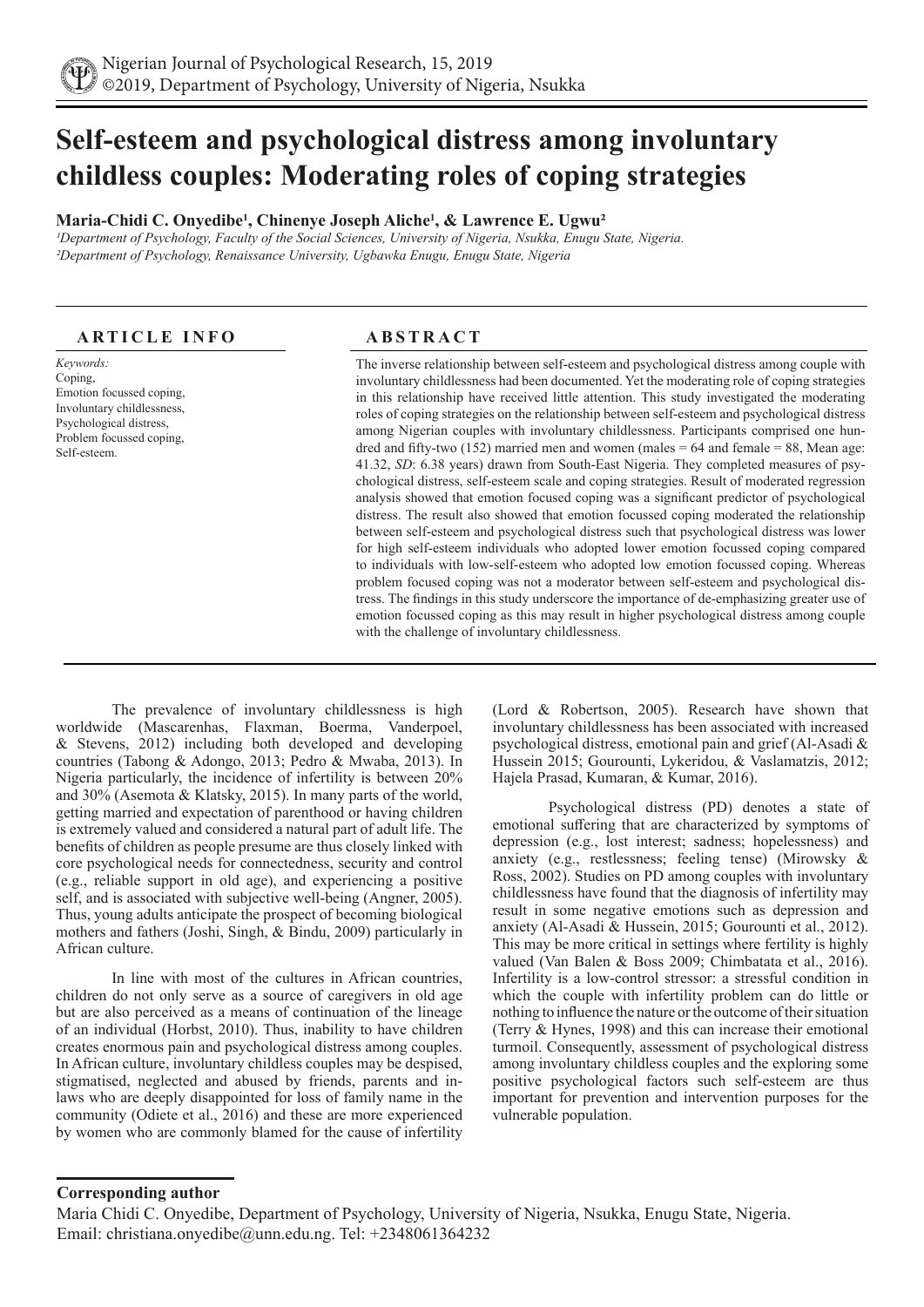Self-esteem is an important factor that could mitigate against the stress associated with the experience of involuntary childlessness. Higher self-esteem can lead to a better psychological health and social behaviours whereas low selfesteem is associated with a broad range of social and mental health problems (Cizmeli, Lobel, Franasiak, & Pastore, 2013) including PD resulting from the experience of involuntary childlessness. Previous evidence has shown that infertility has a negative impact on involuntary childless couple's self-esteem (Sultan & Tahir, 2011) and that infertility is linked to lower selfesteem among women (El Kissi et al., 2013) and men (Basar et al., 2017; Anderson, Sharpe, Rattray, & Irvine, 3003). It is therefore unsurprising that lower self-esteem will be associated with higher PD among involuntary childless couple. In a study, assessing the Levels and associations among self-esteem, fertility distress, coping, and reaction to potentially being a genetic carrier in women with diminished ovarian reserve, Cizmeli, et al. (2013) found that self-esteem was a significant, inverse predictor of fertility distress, indicating that higher self-esteem could reduce psychological distress associate with infertility. Other studies (Dunkel-Schetter & Lobel, 1991) showed noted that higher self-esteem was a significant predictor of reduced fertility distress.

Although this perspective clearly represents the prevailing view in the literature, a small but significant researcher have suggested that the relationship between self-esteem and psychological distress may be more complex and that there may be a curvilinear relationship between these constructs (Block & Thomas, 1995; Harder, 1984; Robson, 1998). Thus, the relationship between self-esteem and PD seems to be better explained by individual coping strategies. In order word, the extent to which self-esteem impact on PD could depend on an individual's coping skill. Moreover, researchers (Edelmann et al., 1994) have suggested that coping may serve as a buffer or mediator for psychological distress. Thus, this study sought to find out if coping strategies could moderate the relationship between self-esteem and PD.

Coping is defined as a cognitive and behavioural efforts to master, reduce, or tolerate the internal and/or external demands appraised by individual as stressful (Lazarus & Folkman 1984). When faced with the challenges of a stressful event, individuals will engage in multiple coping strategies, often practiced simultaneously until stress is reduced. In coping theories, two major ways of coping strategies that have being the focus of many researches are - problem focused (PFC) and emotion focussed coping (EFC) (Doron et al., 2011; Folkman & Lazarus, 1988; Lazarus & Folkman, 1984). PCF deals with acting directly on the stressors in order to reduce the PD (Lazarus & Folkman, 1984; Lykeridou et al., 2010) such as seeking practical or informational support and confronting the stressful situation. In contrast, EFC (such as such as passive and active avoidance, escaping, and positively reappraising the stressor) is aimed at regulating stressful emotions (Lykeridou et al., 2010) and involves actions intended to help the individual alleviate PD and minimize negative affect (Heckhausen & Schulz, 1995).

Lykeridou et al. (2010) suggest that variables such as coping skills may be considered as factors in emotional stress as well as risks or protective factors that can be used to explain individual differences in infertility related psychological distress. It has been suggested that EFC coping may lead to prolonged distress among involuntary childless couples. For instance, in a study conducted among 816 participants who did not achieve a delivery after 12 months of fertility treatment, Schmidt, Holstein, Christensen and Boivin (2005) found that active avoidance/denial coping predicted high fertility problem stress. Similarly, EFC was a predictor of poor adjustment to infertility (Terry & Hynes, 1998) and of increase distress after one treatment attempt (Litt, Tennen, Affleck, & Klock, 1992 Berghuis & Stanton 2002). On the other hand, PFC strategies have been linked to better adjustment and low distress. For instance, longitudinal studies among couple and women in IVF treatment (Hynes, Callan, Terry, & Gallois, 1992; Litt, et al., 1992; Schmidt et al., 2005) have shown that PFC strategies predicted better adjustment and low distress. Other researchers have supported the positive association of EFC strategies with PD as well as the inverse relationship of PFC with PD. For instance, in a study investigating the predictors of PD in patients starting IVF treatment, Van den Broeck, D'Hooghe, Enzlin, and Demyttenaere, (2010) found that active coping (PFC) was a negative predictor of PD whereas passive coping (EFC) was positive predictor of PD. On the contrary, Verhaak (2003) found no relationship between PFC and PD. Furthermore, Lazarus and Folkman (1984) suggest that the effectiveness of a coping style cannot be determined in a straightforward way as is often suggested. It therefore suggests that both forms of coping are often necessary for individual to move on from a stressful event or situation depending on the nature of their problems and that individual could use multiple forms of coping in dealing with psychological problems.

To our knowledge, the moderating role of coping strategy in self-esteem-psychological distress relationship has not been given much attention especially in a Sub-Saharan African sample. Hence, in line with two major coping theoretical conception in literature, the present study is aimed at exploring the complex relationship between self-esteem, PFC, EFC and PD among Nigerian couples with involuntary childlessness.

It is hypothesized that:

- 1. Self-esteem would have a significant negative association with PD.
- 2. EFC would have a significant positive relationship with PD.
- 3. PFC will have a significant negative relationship with PD.
- 4. EFC would significantly moderate the relationship between self-esteem and PD such that PD will be lower for high selfesteem individuals with low EFC.

5. PFC will significantly moderate the relationship between self-esteem and PD such that PD will be lower for high self-esteem individuals with higher PFC.



*Figure 1: Moderation model- Emotion focused coping and problem focussed coping as moderators in the relationship between self-esteem and psychological distress*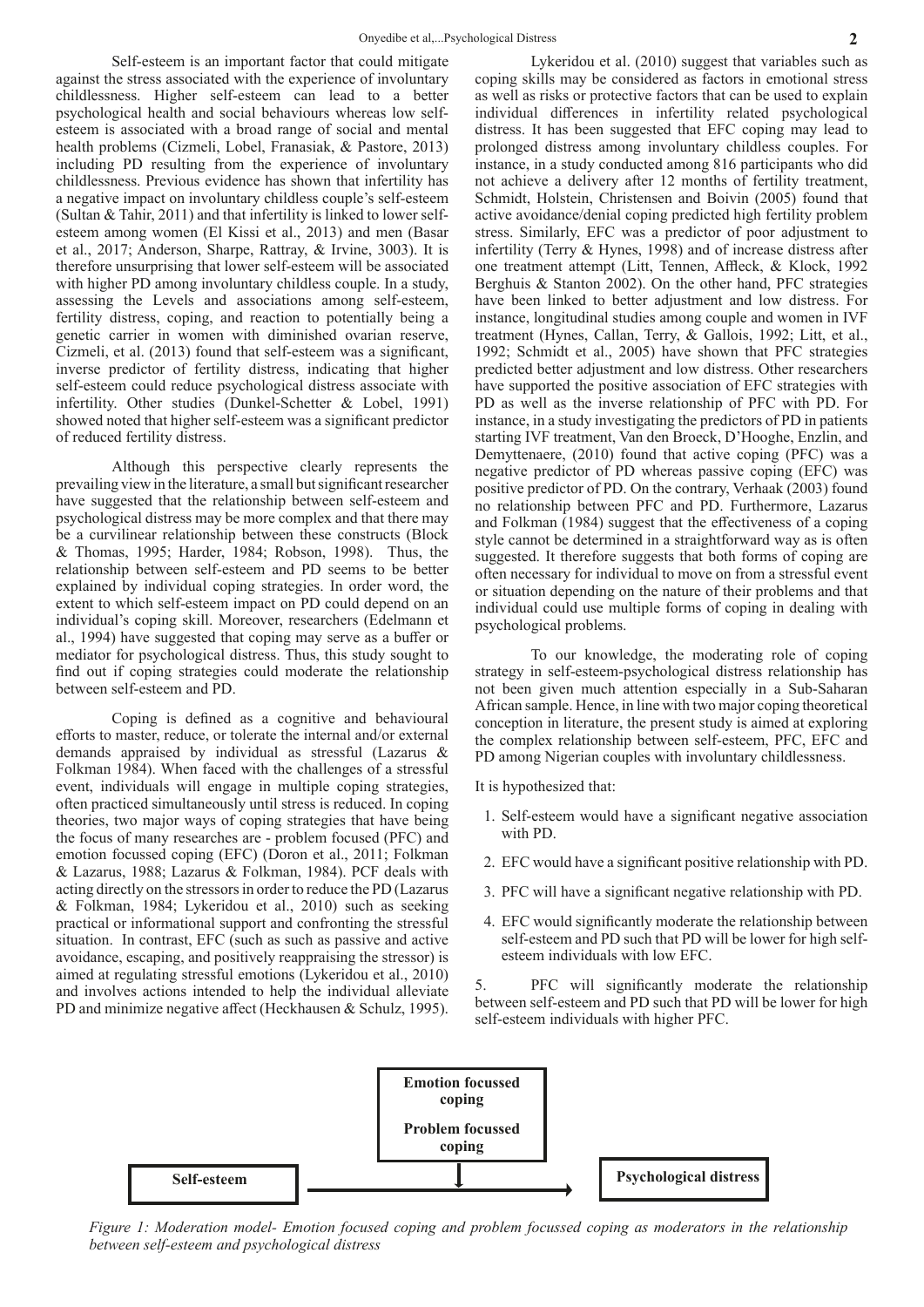# **Method**

Participants in this study were recruited from a fertility clinic in a hospital in South East Nigeria. They comprised one hundred and fifty-two (152) married men and women (64 males and 88 females) with involuntary childlessness. They were aged between 24 to 57years with a mean age of 41.31. Only participants who could understand English were involved in the study. Their educational status was as follows: primary education- 24 (15.8%), secondary education- 68 (44.8%), and tertiary education 60 (39.5%). Regarding their occupation, eighty-eight (88) (57.9%) reported being self-employed, forty (40) (26.3%) were civil servants while 24 (15.8%) were craft or skilled workers.

#### **Instruments**

#### *Rosenberg's (1965) Self-esteem Scale (RSES)*

The RSES is a unidimensional measure of global selfesteem and comprise 10 statements showing overall feelings of self-worth or self- acceptance. The RSES are scored on a fourpoint likert scale ranging from 1= strongly agree to 4=strongly disagree. Five of the items are scored in reversed directions. Scores ranges from 0 to 30 with higher scores indicating higher self-esteem. The Cronbach α coefficients of internal consistency as provided by Rosenberg (1965) was .78 for English version. For the present study a Cronbach  $\alpha$  of .88 was obtained.

### *Kessler Psychological Distress Scale (K10, Kessler, 1997)*

The K10 Psychological Distress Scale is a 10-item scale that assesses the frequency of non-specific psychological distress symptoms during the previous month. Items were rated on a five-point ordinal scale ranging from all of the time (score 4) to none of the time (score 0). The total score for each respondent was calculated by summing all 10 items. The scores range from 0 to 40, with higher scores indicating higher levels of psychological distress. The reliability tests using the 2000 Collaborative Health and Wellbeing Survey (Dal Grande, Taylor, & Wilson, 2002) ranged from .42 to .74 indicating that K10 is a moderately reliable instrument. For the present study, we obtained a Cronbach's α of .81.

#### *Brief COPE (Carver, 1997)*

The brief COPE Scale is a 28-item self-report measure of a number of different coping behaviours and thoughts a person may have in response to a specific stressful situation. It consists of 14 sub-scales: self-distraction, active coping, denial, substance use, use of emotional support, use of instrumental support, behavioral disengagement, venting, positive reframing, planning, humour, acceptance, religion, and self-blame. Each of these subscales is classified broadly into two major types of coping that has been identified in literature: Problem focused coping and emotion focused coping. Active coping, use of instrumental support, planning, and acceptance are considered problem focused coping while self-distraction, denial, substance use, use of emotional support, behavioural disengagement, venting, positive reframing, humour, religion, and self-blame are considered emotion focused coping (Doron et al., 2011). Items 2, 7, 10, 14, 20, 23, 24, and 25 were classified as problem-based coping and the rest of the items fell into emotion-based coping. Items ranges from 1 (I haven't been doing this at all) to 4 (I've been doing this a lot). Internal reliabilities for the 14 subscales range from .57 to .90 (Carver, 1997). When used with student sample, Doron et al., (2011) found the Cronbach's alphas to be .60 for problem focused coping and .75 for emotion-focused coping. The internal consistency obtained by (Onyedibe et al. 2015) with undergraduate sample are .73 for the entire scale

while the reliability coefficient for the two factors are .65 for problem focused coping and .65 for emotional focused coping.

#### **Procedures**

This study was approved by the ethical committee of the hospital in which the study was conducted. Participants volunteered to participate in the study and signed an informed consent form. The questionnaires were organized in a composite form with section A consisting of demographic information including gender, age, level of education and occupation; while section B comprised the three instruments for the study. Two research assistants trained in the method of data collection together with the principal researcher helped in the data collection. One hundred and sixty (160) questionnaires were administered to the volunteered participants within the period of one-week workshop. Each couple was given two questionnaires and was asked to fill it individually. However, there were some women who did not come with their husbands, either because their husband travelled or were not available at the time of the workshop. They could fill the questionnaires at their own convenience but within the workshop period. One hundred and fifty-six questionnaires (156) were later collected which is 97.5 return rates. Four (4) questionnaires were discarded due to incomplete response set while one hundred and fifty-two (152) questionnaires were used for data analysis.

#### **Design/Statistics**

The design of this study is cross-sectional design. Statistics was conducted with the SPSS version 25. Specifically, the data analysis used was the moderated regression analysis through PROCESS procedures for SPSS Version 3.2 (Hayes, 2018). The analysis was conducted separately for problem focussed coping and emotion focussed coping. In the analysis, psychological distress was entered in the column Y (for outcome variable), self-esteem was inputted into the column X (for independent variable) whereas problem or emotion focussed coping was keyed into the column W (for moderator variable) independently. The demographic variables (age, gender, education, occupation) served as control variables and were entered in the column identified as covariates in the model.

## **Results**

The result in table one showed that among all the demographic variables, only occupation had a negative and significant relationship with psychological distress  $(r = -.20;$ *p*< .05). EFC was significantly and positively related to PD  $(r=0.39; p<0.01)$ . Problem focused coping and self-esteem were not significantly related to PD.

Figure 3 showed the simple slope for self-esteem predicting PD at each level of EFC. For low EFC, selfesteem significantly predicted PD. The slope showed that for involuntary childless couples with low EFC, high self-esteem significantly predicted reduced PD. On the other hand, PD was higher for individuals with higher EFC strategies.

For demographic variables, the result in table two showed that age ( $B = -.17$ ,  $t = -2.12$ ,  $p < .05$ ) and occupation (*B*)  $= -2.48$ ,  $t = -3.19$ ,  $p < .01$ ) significantly predicted PD. For the main predictors, EFC was a significant positive predictor of PD  $(B = .38, t = 6.29, p < .001)$  indicating the greater the use of EFC, the higher the psychological distress. However, self-esteem was not a significant predictor of PD. The interaction between selfesteem and emotion focused coping was significant (*B* = .04,  $t = 3.56$ ,  $p < .001$ ) indicating a moderating effect of emotion focussed coping on the relationship between self-esteem and psychological distress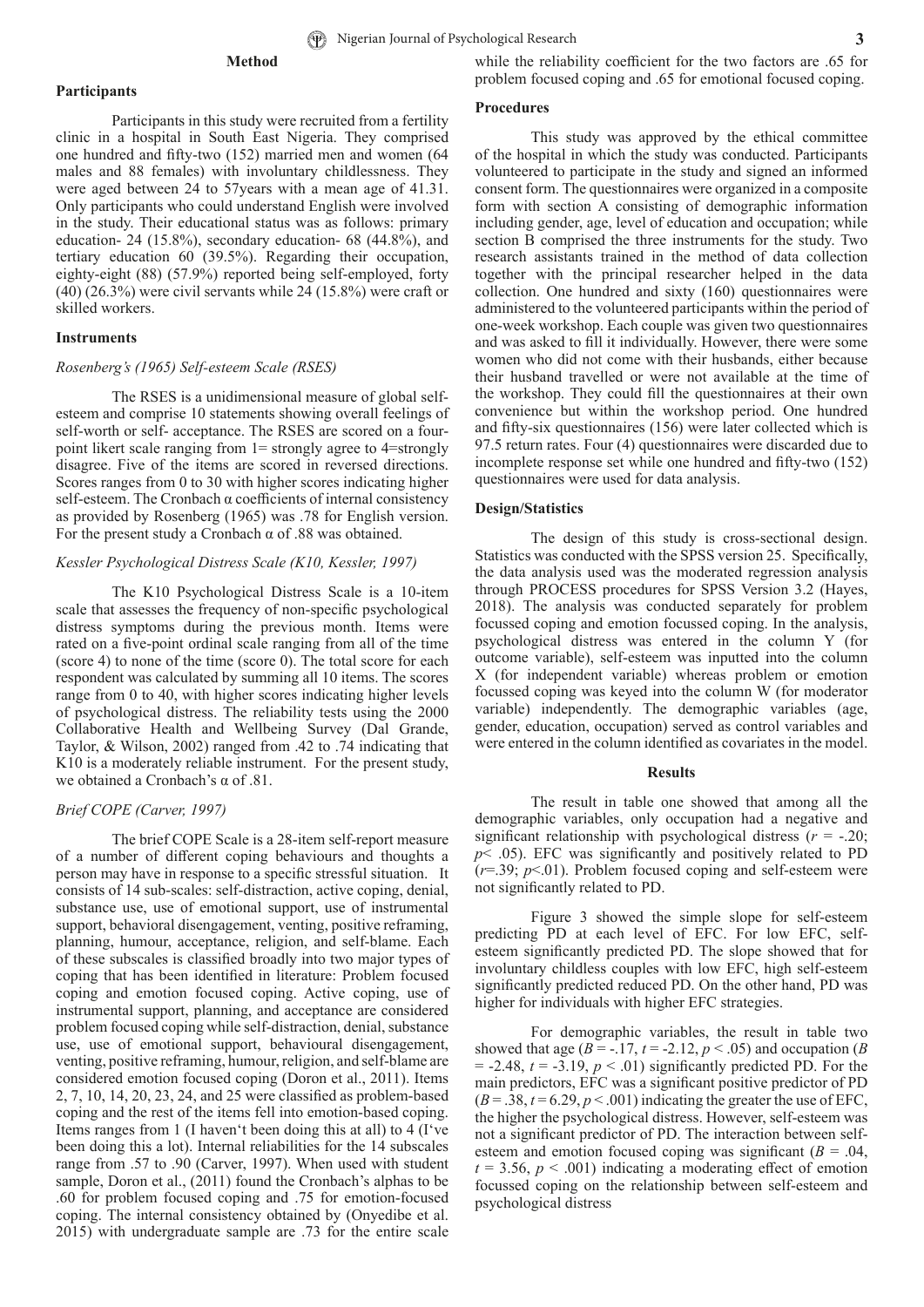**Table 1: Correlations of the variables and descriptive statistics** 

| $\overline{\textbf{F}}$ actors | M              | <b>SD</b>    |   |              |                          |                          |                          |                  |                 |                   |
|--------------------------------|----------------|--------------|---|--------------|--------------------------|--------------------------|--------------------------|------------------|-----------------|-------------------|
| 1 PSYD<br>2 Age                | 23.55<br>41.32 | 6.83<br>7.81 | - | $-.15$<br>Ξ. | $-.04$<br>$-31^{**}$     | $-.03$<br>$-.04$         | $-.20^{\circ}$<br>$-.10$ | $.01$<br>$.33**$ | $.39***$<br>.15 | $-0.03$<br>$0.07$ |
| 3 Gender                       | 1.58           | .50          |   |              | $\overline{\phantom{a}}$ | $.32***$                 | .09                      | $-.13$           | $-.05$          | $-.07$            |
| 4 Education                    | 3.13           | .87          |   |              |                          | $\overline{\phantom{a}}$ | $.58***$                 | $.30**$          | .15             | $.48***$          |
| 5 Occupation                   | 1.58           | .75          |   |              |                          |                          | $\overline{\phantom{a}}$ | .14              | $-.07$          | $.32**$           |
| 6 Prob FC                      | 17.80          | 3.1          |   |              |                          |                          |                          |                  | $.44***$        | $.17*$            |
| 7 Emo FC                       | 52.61          | 8.61         |   |              |                          |                          |                          |                  | -               | $.20*$            |
| 8 Self-Esteem                  | 30.36          | 3.93         |   |              |                          |                          |                          |                  |                 | -                 |

Note. \**p* < .05, \*\**p* < .01. Prob FC = Problem focused coping, Emo FC = Emotion focused coping, PSYD = Psychological Distress

**Table 2: Predicting psychological distress under emotion focused coping as a moderator**

| <b>Variables</b>                              | B                           | $\overline{SE}$ |           | LLCI             | ULCI           |  |
|-----------------------------------------------|-----------------------------|-----------------|-----------|------------------|----------------|--|
| Controls                                      |                             |                 |           |                  |                |  |
| Age<br>Gender                                 | $-2.17$                     | .07             | $-2.47**$ | $-30$<br>$-4.35$ | $-03 \over 08$ |  |
|                                               |                             | 1.12            | $-1.90$   |                  |                |  |
| Education                                     | 1.65                        | .84             | 1.97      | $-.01$           | 3.30           |  |
| Occupation<br>Main Predictors                 | $-2.48$                     | .82             | $-3.03**$ | $-4.09$          | $-86$          |  |
|                                               |                             |                 |           |                  |                |  |
| Self-esteem                                   | $-.04$                      | .15             | $-.29$    | $-.33$           | .25            |  |
| <b>Emotion FC</b>                             | .39                         | .06             | $6.29***$ | .26              | .51            |  |
|                                               |                             |                 |           |                  |                |  |
| <i>Interaction Effects</i><br>SE X Emotion FC | .04                         | .01             | $3.56***$ | .02              | .07            |  |
| Model Summary                                 |                             |                 |           |                  |                |  |
|                                               |                             |                 |           |                  |                |  |
| $\overline{R}_{R^2}$                          | $.55$<br>$.30$<br>$8.84***$ |                 |           |                  |                |  |
|                                               |                             |                 |           |                  |                |  |

**Note:**  $\gamma p \le 0.05$ ; \*\*  $p \le 0.01$ ; \*\*\*  $p \le 0.001$ ; Emotion FC = Emotion focused coping; SE = Self-esteem

**Table 3: Conditional effects self-esteem on psychological distress**

| <b>Emotion focused coping</b> |         |      | 95% CI  |        |
|-------------------------------|---------|------|---------|--------|
|                               |         |      |         |        |
| One SD below mean             | $-.440$ | .009 | $-.769$ | -. 111 |
| Mean                          | $-.026$ | .861 | $-.319$ | .267   |
| One SD above mean             | າາາ     |      | $-.064$ | 708    |

As shown in table three, self-esteem was significantly related to PD when EFC was one standard deviation below the mean, but not when EFC was at the mean or above the mean.



*Figure 3: Simple slope showing moderating role of emotion-focused coping in the relationship between self-esteem and psychological distress*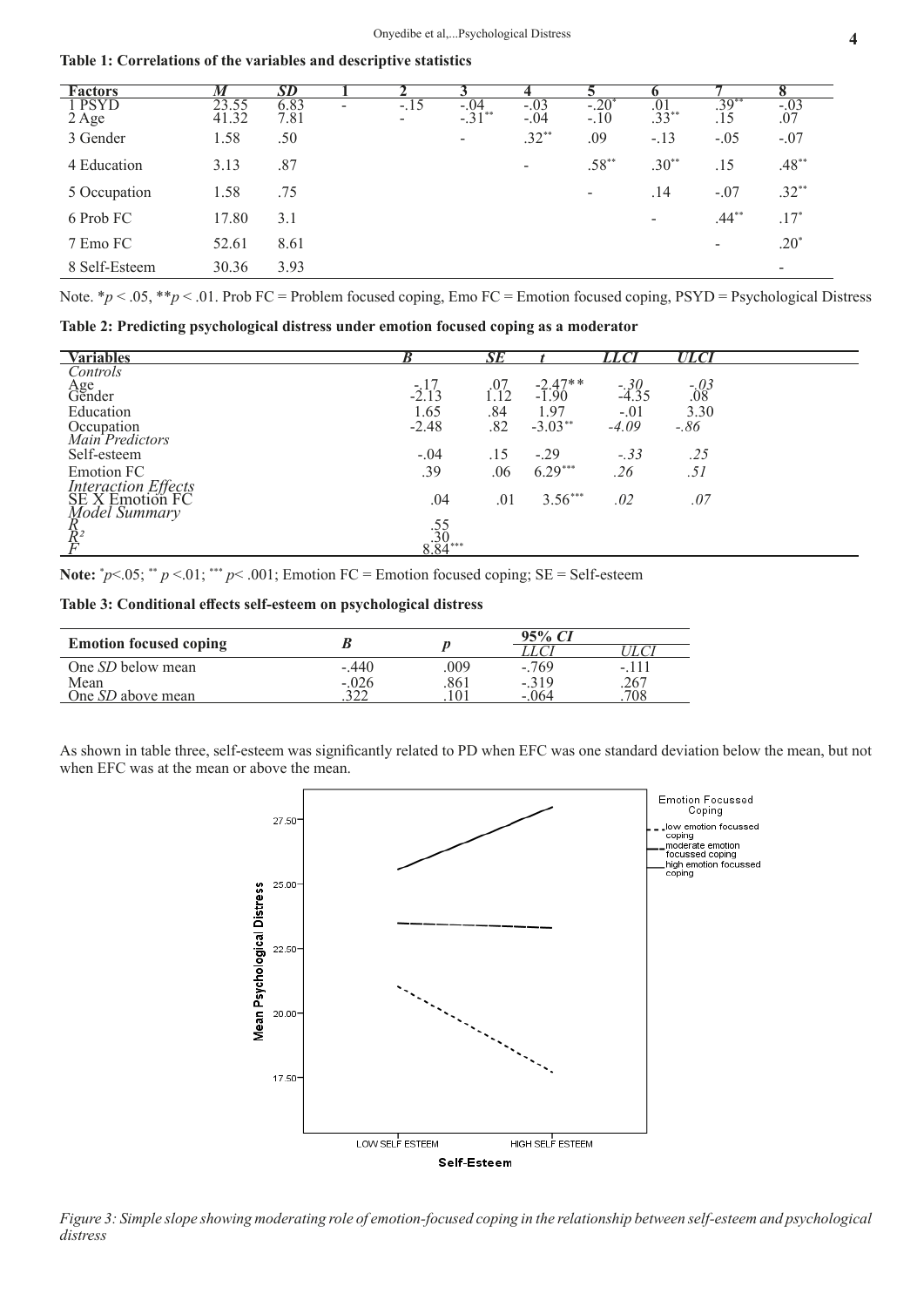# **Table 4: Predicting psychological distress under problem focused coping as a moderator**

| Variables                                                          |                                       | SE                                                        |                                            | <i>LLCI</i>                   | <i>ULCI</i>                         |
|--------------------------------------------------------------------|---------------------------------------|-----------------------------------------------------------|--------------------------------------------|-------------------------------|-------------------------------------|
| Controls<br>Age<br>Gender<br>Education                             |                                       |                                                           |                                            |                               |                                     |
|                                                                    | $-19$<br>$-2.34$<br>$1.99$<br>$-3.07$ | $\begin{array}{c} .08 \\ 1.30 \\ 1.01 \\ .98 \end{array}$ | $-2.39*$<br>$-1.80$<br>$1.97$<br>$-3.42**$ | $-4.92$<br>$-0.00$<br>$-4.85$ | $-03$<br>$-23$<br>$3.98$<br>$-1.29$ |
|                                                                    |                                       |                                                           |                                            |                               |                                     |
| $\frac{1}{\text{Maximum Predictors}}$<br>Self-esteem<br>Problem FC |                                       |                                                           |                                            |                               |                                     |
|                                                                    |                                       |                                                           |                                            |                               |                                     |
|                                                                    | $-04$<br>$19$                         | $\frac{.15}{.20}$                                         | $-29.94$                                   | $-33$<br>$-21$                | $\frac{31}{58}$                     |
| Interaction Effects<br>SE X Problem FC                             |                                       |                                                           |                                            |                               |                                     |
| Model summary                                                      | .06                                   | .04                                                       | 1.74                                       | .01                           | .13                                 |
| R                                                                  |                                       |                                                           |                                            |                               |                                     |
| $R^2$                                                              |                                       |                                                           |                                            |                               |                                     |
|                                                                    | $.34$<br>$.12$<br>$2.70*$             |                                                           |                                            |                               |                                     |

**Note.** \* *p*<.05; \*\* *p* <.01; \*\*\* *p*< .001; Problem FC = Problem focused coping; SE= Self-esteem

The result in table four showed that for the demographic variables, only age  $(B = -19, t = -2.39, p < .018)$  and occupation  $(B = -3.07, t = -3.42, p < .001)$  were significant predictors of PD. For the main predictors, PFC  $(B = .19, t = .94, p = .35)$ and self-esteem  $(B = -0.01, t = -0.06, p = 0.95)$  were not significant predictors of psychological distress. Similarly, the interaction between problem focussed and self-esteem  $(B = .06, t = 1.74, p$ = .08) on psychological distress was not significant.

#### **Discussion**

This study examined the moderating role of EFC and PFC on the relationship between self-esteem and PD among involuntary childless couples. As hypothesised, greater use of EFC was associated with increased distress among childless couples. This finding is consistent with previous research (Litt et al., 1992; Berghuis & Stanton., 2002; Schmidt et al., 2005; Van den Broeck et al., 2010) indicating that EFC strategies are associated with poor physical and psychological health. In line with the major aim of this study, we found that EFC moderated the relationship between self-esteem and PD. This means that the association between self-esteem and PD depends on an individual's EFC strategies. As depicted in figure 1, for individuals with low EFC strategies, self-esteem had inverse relationship with PD suggesting that individuals with high selfesteem who used low EFC strategies had significant lower PD compared to individual with lower self-esteem who adopted low EFC.

On the other hand, greater use of EFC even with higher self-esteem resulted in higher PD. Although a number of studies have linked higher self-esteem and low PD (Cizmeli et al., 2013; Dunkel-Schetter & Lobel., 1991), higher EFC strategies to higher infertility related distress (Litt et al., 1992; Berghuis & Stanton., 2002; Schmidt., et al., 2005; Van den Broeck et al., 2010), none of this studies have investigated EFC as a moderator in this unique relationships. Our study thus brings to the fore this complex relationship among self-esteem, EFC and PD particularly among involuntary childless couple. PFC strategies were not significantly associated with PD among involuntary childless couples. Contrary to previous research (Hyness et al., 1992; Terry & Hynes., 1998; Schmidt et al., 2005; Van den Broeck et al., 2010) which found that PFC was associated with high level of well-being among infertile women, other researchers (Lykeridou et al., 2011) found that PFC increased PD. Our result seems to favour some other studies (Verhaak, 2003) that found no significant association between PFC and PD.

Although surprisingly, we found that self-esteem was not significantly related to PD, it however had a negative relationship with PD under both emotion and problem focussed

strategies. This showed that as self-esteem increases, PD decreases. This is not in consistent with other studies (Cizmeli et al., 2013) which found a significant relationship between selfesteem and PD among infertile couples. The non-significant relationship in our sample may stem from the participants response with social desirability that are common among persons with infertility related problems. The participants may find it difficult to disclose their negative evaluation of self as a result of societal and cultural stigmatization.

This study has all the limitations of a cross sectional research, utilization of self-report measures, and purposive sampling technique etc. The population of the study also lacked diversity, as it comprised primarily of married couple drawn from one geopolitical zone in Nigeria: South Eastern Nigeria. Such homogeneity may limit generalizability of the findings. With longitudinal study design, use of random sampling technique and involving diverse clinical and community samples, we will be better qualified to substantiate and expand the findings.

Despite these limitations, findings from this study have important implications for psychological management of couples with infertility related problems. The results from this study revealed that the use of emotion focussed coping results in considerable level of distress and that self-esteem is inversely related to psychological distress among involuntary childless couples who use low emotion focussed strategies. We recommend that professional help from psychologists and other healthcare providers is urgently necessary for childless couples during their infertility treatments in hospitals or clinics in order to help them learn to manage appropriately their involuntary childlessness and enjoy better quality of life. Evidence has shown that psychosocial interventions have the potential to be effective in decreasing distress and psychiatric morbidity if they are directed on education and learning skills (Boivin, 2003). By making psychological interventions available to these couples facing the challenge of involuntary childlessness, and by letting them learn how to cope actively with their childlessness, the negative consequences of their childlessness may be decreased.

#### **Conclusion**

We conclude from this study that EFC moderated the relationship between self-esteem and PD such that higher selfesteem individuals who adopted low EFC had significant lower PD. There is need to de-emphasize the use of EFC since such coping strategies have been found to be detrimental to couples experiencing the challenge of involuntary childlessness. In addition, self-esteem have been shown to reduce the rate of psychological distress experienced by the couples with infertility problems. We suggest that psychologist as well as other health professional should pay greater attention to the psychological distress these vulnerable individuals experience in order to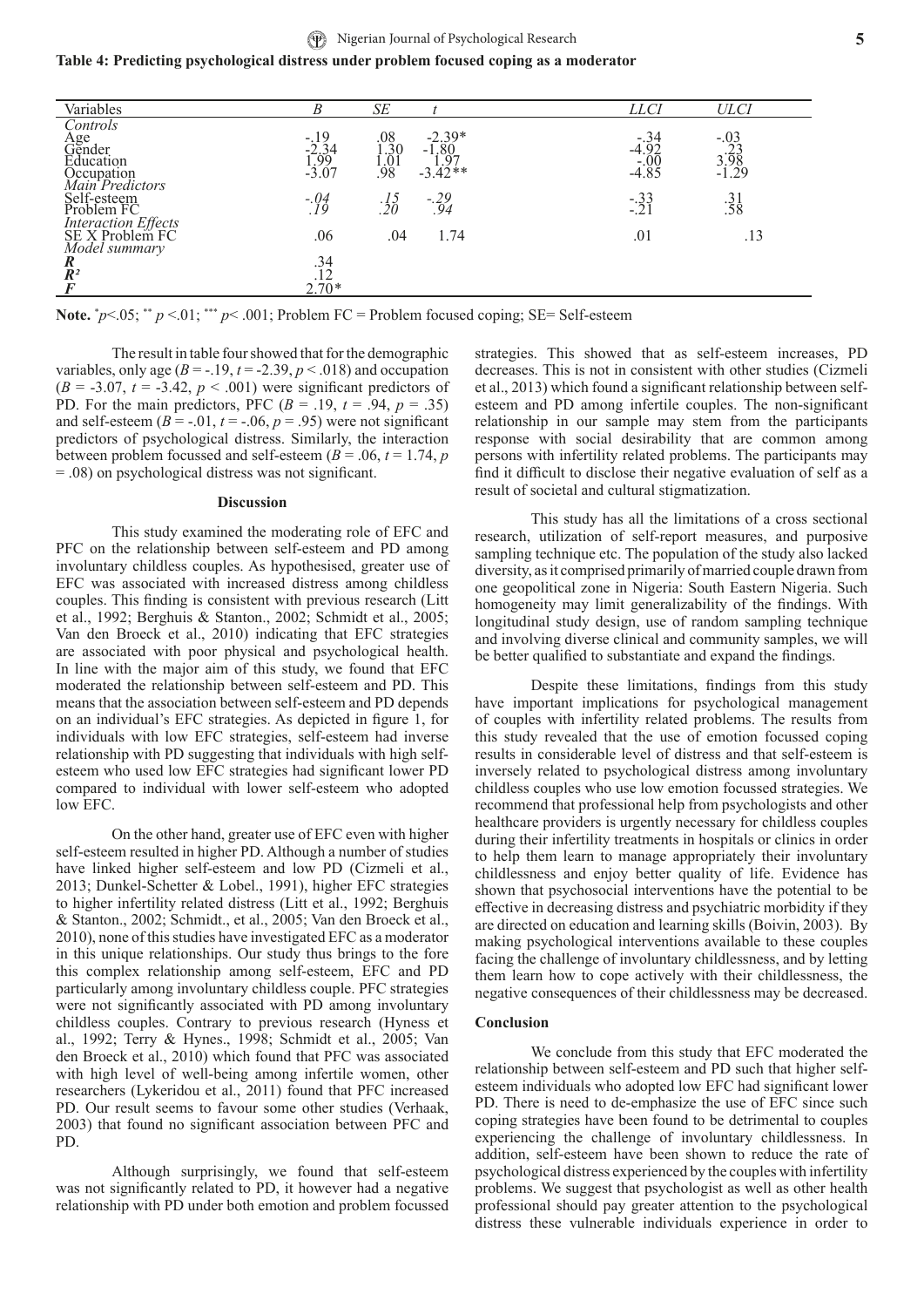enhance their health-related quality of life while attending their infertility treatment.

### **Conflict of Interest**

The authors declare that they have no conflict of interest. All authors agreed to the content of the statement.

#### **Funding**

This research work was not funded by any governmental or non-governmental agencies.

#### **References**

- Al-Asadi, J. N., & Hussein, Z. B. (2015). Depression among infertile women in Basrah, Iraq: Prevalence and risk factors. *Journal of the Chinese Medical Association, 78,*  673-677.
- Anderson, K. M., Sharpe, M., Rattray, A., Irvine, D. S. (2003). Distress and concerns in couples referred to a specialist infertility clinic. *Journal of Psychosomatic Research, 54,* 353–355.
- Angner, E. (2005). *Subjective measures of well-being. A philosophical examination*. Dissertation, University of Pittsburg.
- Asemota, O. A., & Klatsky, P. (2015). Access to Infertility Care in the Developing World: The Family Promotion Gap. *Seminars in Reproductive Medicine, 33,* 17-22. doi.: 10.1055/s-0034-1395274
- Basar, M. M., Kendirci, M., Alkan, E., Semiz, A., Sirin, H., & Balbay, D. (2017). Male infertility is a risk for depression and low self-esteem: Prospective, case-control, clinical study. *European Urology Supplements, 16(3),* e1017– e1018*.* doi: 10.1016/s1569-9056(17)30642-5
- Berghuis, J. P and Stanton, A. L., (2002). Adjustment to a dyadic stressor: a longitudinal study of coping and depressive symptoms in infertile couples over an insemination attempt. *Journal of Consultant Clinical Psychology 70,*  433–438*.*
- Block, J., & Thomas, H. (1995). Is satisfaction with self a measure of adjustment*? Journal of Abnormal Psychology, 51,* 254-261*.*
- Carver, C. S. (1997). You want to measure coping but your protocol's too long: Consider the Brief COPE*. International Journal of Behavioral Medicine, 4,* 92– 100*.*
- Chimbatata, N. B. W. & Malimba, C. (2016). Infertility in Sub-Saharan Africa: a woman's issue for how long? A qualitative review of literature. *Open Journal of Social Sciences, 4,* 96-102.doi.: 10.4236/jss.2016.48012
- Cizmeli, C., Lobel, M., Franasiak, J., & Pastore, L. M. (2013). Levels and associations among self-esteem, fertility distress, coping, and reaction to potentially being a genetic carrier in women with diminished ovarian reserve. *Fertility Sterility, 99*(7), 2037–44. e3. doi: 10.1016/j.fertnstert.2013.02.033
- Dal Grande, E., Taylor, A., & Wilson, D. (2002). *South Australian Health and Wellbeing Survey*. Adelaide: South Australian Department of Human Services. Retrieved from https://www.researchgate.net/profile/Anne\_Taylor8/ publication/254442590\_South\_Austr alian\_Health\_ Wellbeing\_Survey/links/0f31753b0ad8926a7d000000. pdf
- DoronJ., Stephan, Y., Maiano, C & Le-Scanff, C. (2011). Motivational predictors of coping with academic examination. *Journal of Social Psychology, 151*(1), 87–104
- Dunkel-Schetter, C., & Lobel, M. (1991). Psychological reactions to infertility. In A. Stanton and C. Dunkel-Schetter (Eds.), *Infertility: Perspectives from stress and coping research*. Plenum Press; New York: 1991. pp. 27–57
- Edelmann, R. J., Connolly, K. J., & Bartlett, H. (1994). Coping strategies and psychological adjustment of couples presenting for IVF. *Journal of Psychosomatic Research, 38*, 355 – 364.
- El Kissi, Y., Romdhane, A. B., Hidar, S., Bannour, S., Ayoubi Idrissi, K., Khairi, H., & Ben Hadj Ali, B. (2013). General psychopathology, anxiety, depression and selfesteem in couples undergoing infertility treatment: a comparative study between men and women. *European Journal of Obstetric Gynaecology Reproduction Biology, 167*, 185–189.
- Folkman, S. & Lazarus, R. S (1988). Coping as a mediator of emotions*. Journal of Personnel and Social Psychology, 54,* 466–475*.*
- Folkman, S., & Moskowitz, J. T. (2004). Coping: pitfalls and promise. *Annual Review of Psychology, 55,* 745–774.
- Gourounti, K., Lykeridou, K., & Vaslamatzis, G. (2012). Increased anxiety and depression in Greek infertile women result from feelings of marital stress and poor marital communication. *Health Science Journal 6*(1), 69-81.
- Hajela, S. Prasad, S., Kumaran, A., & Kumar, Y. (2016). Stress and infertility: a review. *International Journal of Reproduction, Contraception, Obstetrics and Gynecology, 5(4),* 940-943. doi: 10.18203/2320-1770. ijrcog20160846
- Harder, D. (1984). Character style of the defensively high selfesteem man. *Journal of Clinical Psychology, 40,* 26-36.
- Hayes, A. F. (2018). *Introduction to mediation, moderation, and conditional process analysis: A regression-based approach* (2nd edition). New York: The Guilford Press.
- Heckhausen, J., & Schulz, R. (1995). A life-span theory of control*. Psychological Review, 102,* 284-304.
- Horbst, V. (2010). Male perspective on infertility and assisted reproductive technologies (ART) in Sub-Saharan African context. *FV&V in OBGYN Monograph*, *2010*, 22–27*.*
- Hynes, G. J., Callan, V. J., Terry, D. J. & Gallois, C. (1992). The psychological well-being of infertile women after a failed IVF treatment: the effects of coping*. British Journal of Medical Psychology, 65,* 269 -278*.*
- Joshi, H. l., Singh, R., & Bindu. (2009). Psychological distress, coping and subjective well-being among infertile women. *Journal of Indian Academic and Applied Psychology, 35*(2), 329-336.
- Kessler, R., & Mroczek, D. (1997). *Final versions of our non-specific psychological distress scale*. Ann Arbor (MI): Survey Research Center of the Institute for Social Research, University of Michigan, 1994.
- Lazarus, R. S., & Folkman, S. (1984). *Stress, appraisal, and coping.* New York: Springer.
- Litt, N. D., Tennen, H., Affleek, G., & Klock. S. (1992). Coping and cognitive factors in adaption to in vitro fertilization failure. *Journal of Behavioural Medicine, 15,* 171 – 187*.*
- Lord, S. & Robertson, N. (2005). The role of patient appraisal and coping in predicting distress in IVF. *Journal of Reproduction Infant Psychology, 23,* 319-329.
- Lykeridou, K., Gourounti, K., Sarantaki, A., Loutradis, D., Vaslamatzis, G., & Deltsidou, A., 2011. Occupational social class, coping responses, and infertility-related stress of women undergoing infertility treatment*. Journal of Clinical Nursing, 20,* 1971–1980.
- Mascarenhas, M. N., Flaxman, S. R., Boerma, T., Vanderpoe, l, S. Stevens, G. A. (2012). National, regional, and global trends in infertility prevalence since 1990: A systematic analysis of 277 health surveys. *PLOSMED. 9(12)*, e1001356. doi: 10.1371/journal.pmed.1001356PMID:23271957
- Mirowsky, J., & Ross, C. E. (2002). Selecting outcomes for the sociology of mental health: Issues of measurement and dimensionality. *Journal of Health and Social Behavior, 43,* 152-170.